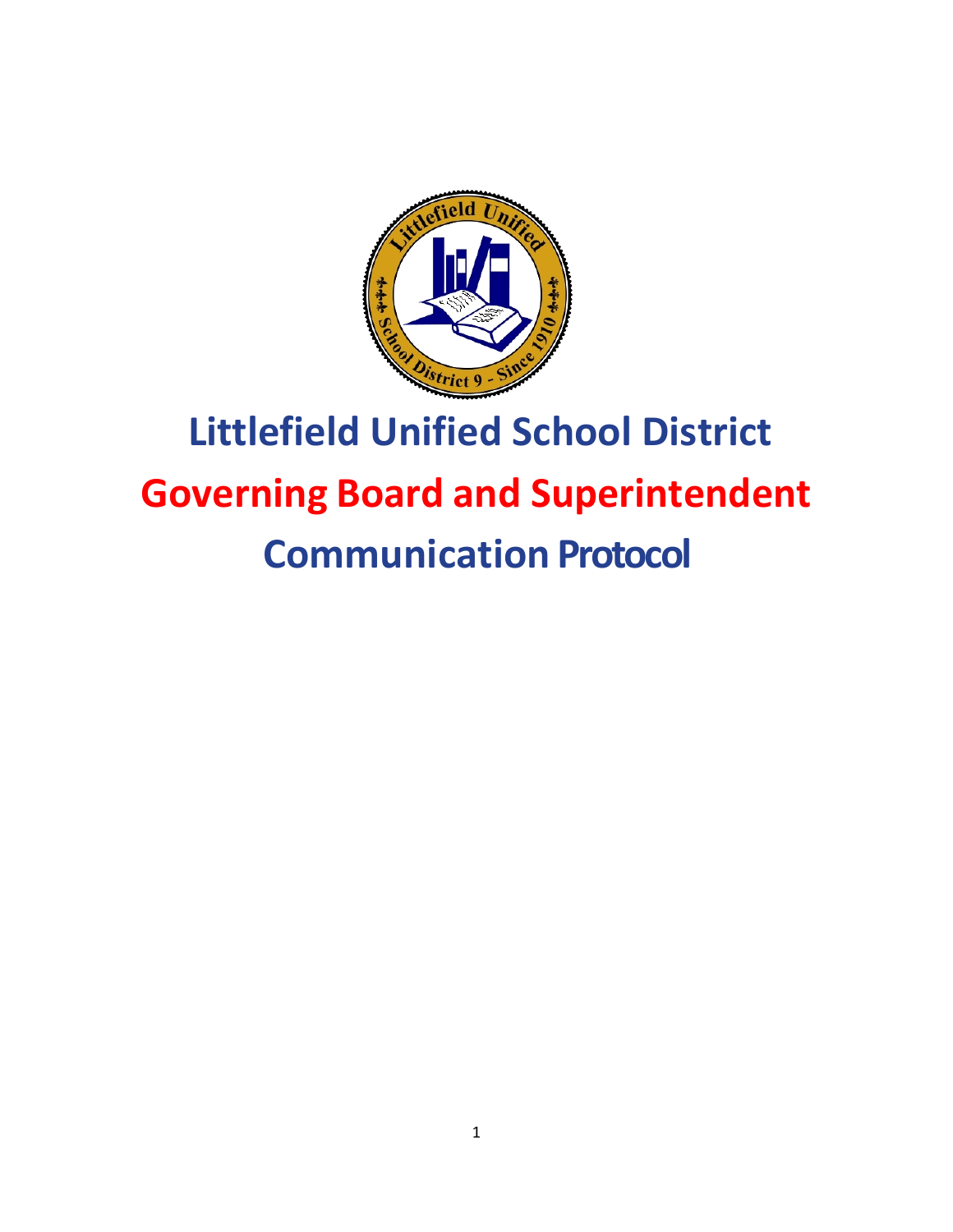#### **Table of Contents**

|    | 1. Introduction                                             | Page 3   |
|----|-------------------------------------------------------------|----------|
|    | 2. Vision                                                   | Page 3   |
| 3. | <b>Mission Statement</b>                                    | Page 3   |
|    | 4. Governing Board and Superintendent Norms                 | Page 3-4 |
|    | 5. Role of the Superintendent                               | Page 4   |
|    | 6. Role of the Board (Policy BBA)                           | Page 4-5 |
|    | 7. Understanding the Board's Role (Policy BCA)              | Page 5   |
|    | 8. Role of the Superintendent (Policy BDD)                  | Page 5-6 |
|    | 9. Understanding the Role of the Superintendent (Policy CB) | Page 6   |
|    | 10. Board & Superintendent Communication                    | Page 6   |
|    | 11. Agenda and Meeting Preparation                          | Page 6-7 |
|    | 12. Site Visits                                             | Page 7   |
|    | 13. Board and Community / Staff Communication               | Page 7-8 |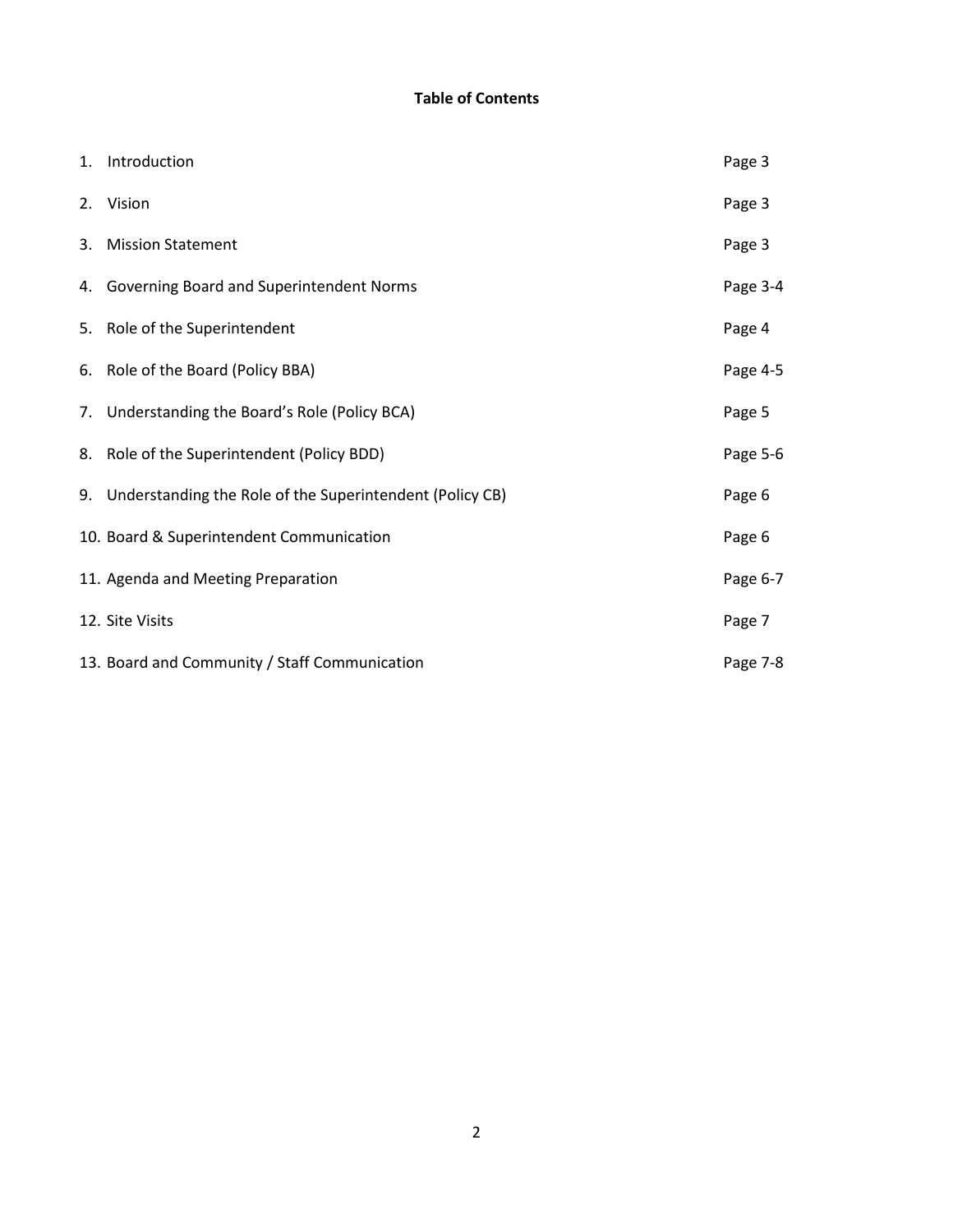### **1. Introduction**

We believe, in order to build and/or maintain effective team relationships, that Governing Board members should have some common operating principles about communication between ourselves and with members of the school community. A set of agreed upon communication strategies will provide the desired parameters and methodologies to ensure that communication will reflect positively on the Governing Board and the School District. Areas of communication that regularly occur are listed below with strategies that the team believes will serve the District well. These strategies also ensure that the Governing Board and the School District comply with the provisions of A.R.S. 38-431.01 (Open Meeting Law).

A highly effective Governing Board and Superintendent strive to improve student achievement levels and build a strong base among the stakeholders and citizenry for ownership of their public schools. The Governing Board engages in targeted professional development to master skills, understands the regulatory environment in which the Board works, uses meetings to promote academic accountability and fiscal integrity, and personifies the highest standards of honorable, focused public service even in highly stressful times. The Governing Board and Superintendent communicate with District stakeholders (students, parents, personnel, community members, etc.) in a manner that complies with State and Federal law and Board Policies.

#### **2. Vision**

(TBD)

## **3. Mission Statement**

The Littlefield Unified School District is committed to excellence. Therefore, we are committed to providing opportunities for all students to learn and develop socially, emotionally, and academically. We are committed to providing resources to our students, parents and teachers in an ongoing effort to help students transition from childhood to adulthood.

## **4. Governing Board and Superintendent Norms**

The Board and Superintendent will operate with a shared commitment to serving the best interests of Littlefield's students.

- A. The Board and Superintendent will communicate and work together based on a shared respect for the roles each play in the leadership of the District. The Superintendent and District staff will be respectful of the role the Board plays as elected representatives of the Littlefield community and their role as defined in state statute. The Board will be respectful of the role of the Superintendent to manage the District and its staff and hold him/her accountable for its operation.
- B. Respect extends to actively listening to others, refraining from interrupting when others are speaking, refraining from negative or derogatory statements about others' work, allowing everyone to express their voice and encourage input, refraining from use of cell phones during meetings and being respectful of others' time.
- C. The Board and Superintendent will work together to avoid "surprises". Every effort will be made to share information with each other with as much lead time as possible. Board members will strive to communicate questions and concerns to the Superintendent as appropriate, and the Superintendent will strive to keep Board members informed of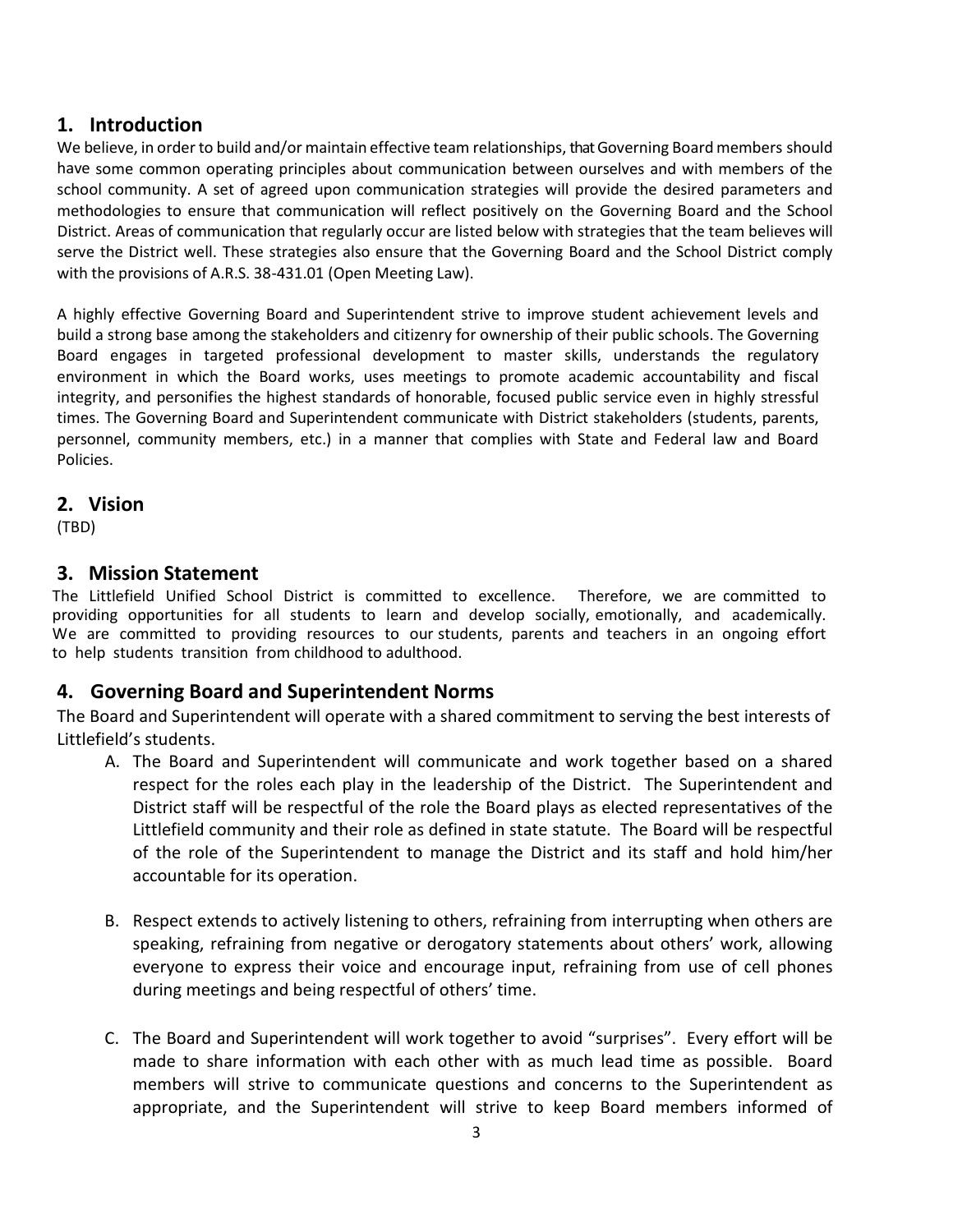information they need to be aware as appropriate, and the Superintendent will strive to keep Board members informed of information they need to be aware as appropriate. If there is an item that needs discussed collectively, it will be placed as an agenda item at a future meeting rather than bringing up the issue, without notice, at the meeting.

- D. The Board will respect established protocols for communication with the Superintendent and District Staff. There shall be an agreed "chain of command", starting with the Superintendent. The Superintendent will ensure that responses to Board requests will be handled in a timely manner and share responses with the entire Board.
- E. Once a decision has been made, the Board will collectively respect the decision made and avoid disagreement in public. Decisions made by the Board will be supported by the Superintendent, District leadership and staff once a decision is made. We will support the majority decision(s).
- F. Board acts as a collective body. Individual Board Members do not have individual authority. Only the Board, as a whole, has authority. We agree that an individual Board Member will not take unilateral action. The Board President will communicate the position(s) of the Board on controversial issues. When Board Members serve on various school committees, their role shall be defined by the Board as silent observer or active participant.
- G. The Board will address its behavior by yearly self-evaluation and by addressing itself to any individual problems, such as poor meeting attendance or leaks of confidential information.
- H. The Board will conduct Executive/Closed Sessions only for appropriate subjects. Executive sessions will be held only when specific needs arise. Board Members will be extremely sensitive to the legal ramifications of conducting Executive/Closed Meetings and comments.
- I. Board Members will notify the Board President, Superintendent, or District Office prior to being absent from meetings.

#### **5 . Role of the Superintendent**

The Superintendent functions as the administrative manager of the District and is, throughout his/her exercise of responsibilities, is accountable to the Board.

#### **6. Role of the Board (per BBA-Board Powers and Responsibilities)**

- A. The Board is authorized [by AZ law] to adopt all needed policies and regulations for the organization, evaluation, and governance in the District.
- B. The Board has three functions:
	- 1. The legislative function is the policy-making aspect of the school system. It is the policy of the Board to retain and exercise full legislative authority and control over the schools by adopting general policies or by acting directly in matters not covered by its policies.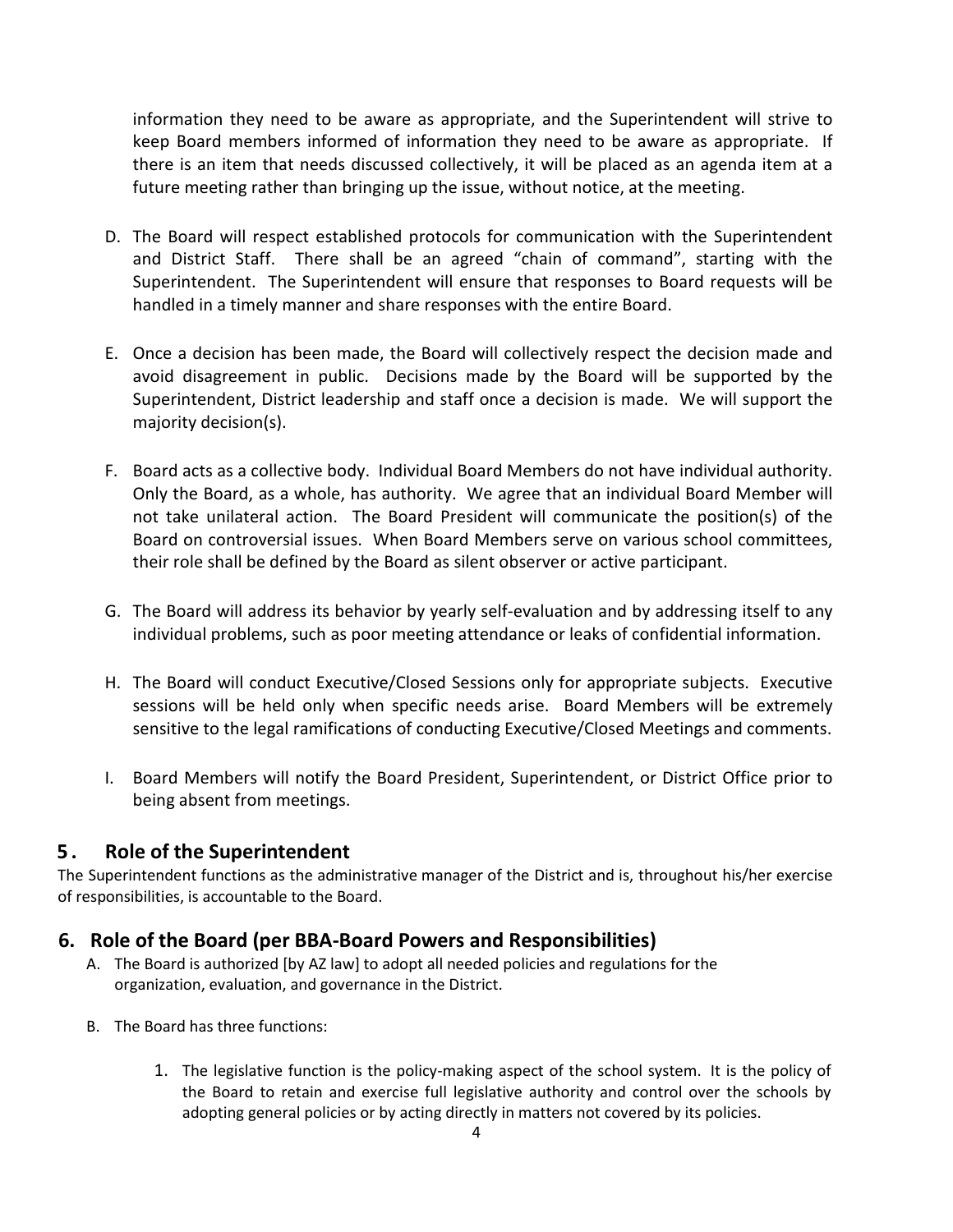- 2. The executive function of the Board is concerned with placing in operation existing Board policy. Most of this function is delegated by the Board to its executive and administrative officer, the Superintendent.
- 3. The appraisal function involves the determination of the efficiency of the school operation and an evaluation of the educational program of the District based on the policies as outlined in the policy manual.

#### **7. Understanding the Board's Role (per BCA-Board Member Ethics)**

Board members will strive to improve public education, and to that end will:

- A. Attend all Board meetings insofar as possible, and become informed concerning the issues to be considered at those meetings;
- B. Recognize that decisions should be made only after discussion at publicly held Board meetings;
- C. Render all decisions based on the available facts and independent judgment, and refuse to surrender that judgment to individuals or special-interest groups;
- D. Encourage the free expression of opinion by all Board members, and seek systematic communications between the Board and students, staff, and all elements of the community;
- E. Work with other Board members to establish effective Board policies and to delegate authority for the administration of the schools to the Superintendent;
- F. Communicate to other Board members and the Superintendent expressions of public reaction to Board policies and school programs;
- G. Be informed about current educational issues by individual study and through participation in programs providing needed information, such as those sponsored by state and national school boards associations;
- H. Support the employment of persons best qualified to serve as school staff members, and insist on a regular and impartial evaluation of all personnel;
- I. Avoid being placed in a position of conflict of interest, and refrain from using their Board position for personal or partisan gain;
- J. Take no private action that will compromise the Board or administration, and respect the confidentiality of information that is privileged under applicable law; and
- K. Remember always that a Board member's first and greatest concern must be the educational welfare of the students attending the public schools.

# **8. Role of the Superintendent (and District Administration; per BDD-Board/Superintendent Relationship)**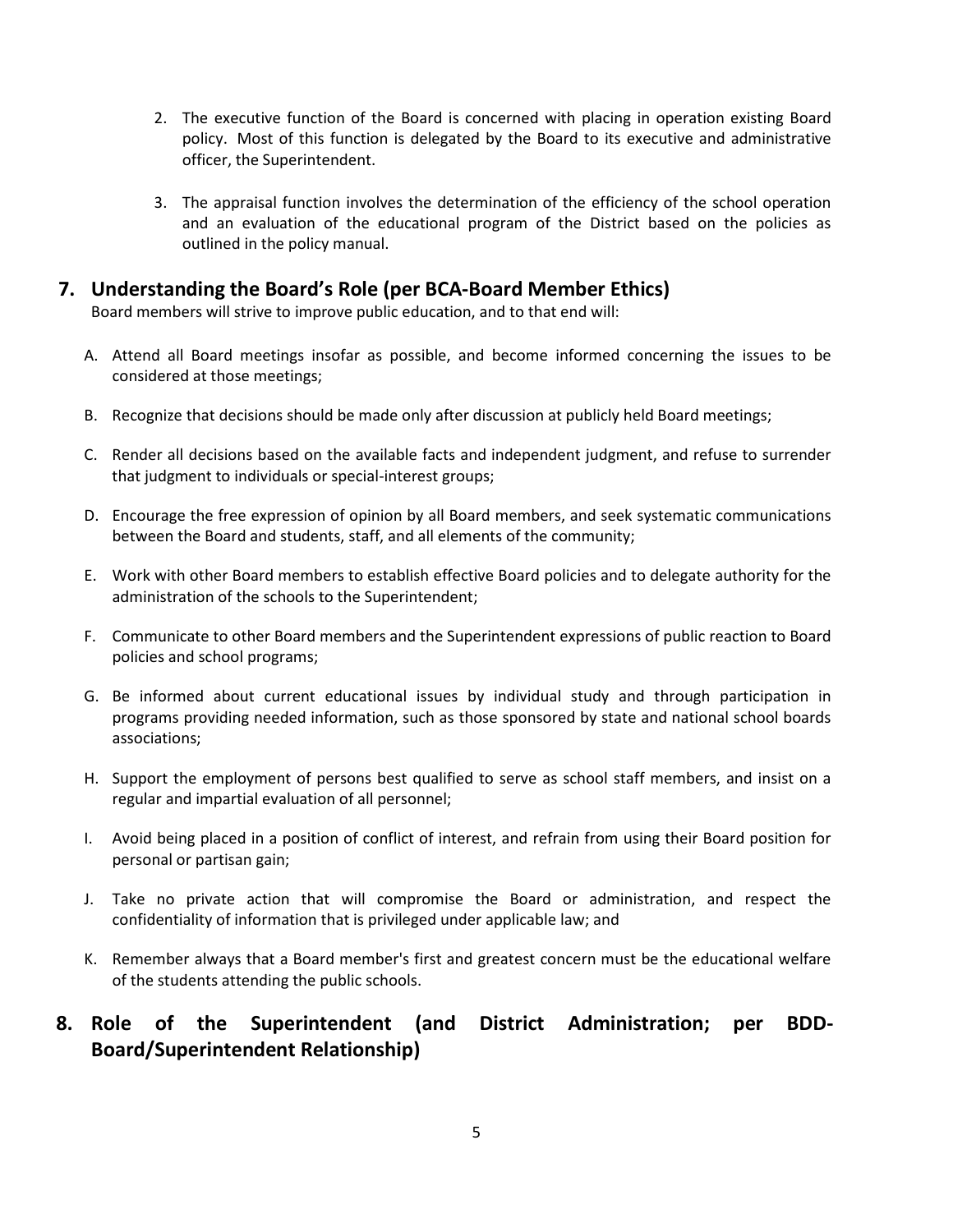- A. The establishment of policies is the responsibility of the Board, and the execution of those policies is a function of the Superintendent.
- B. The Superintendent is the chief executive officer of the School District and is responsible for the professional leadership and skill necessary to translate the policies of the Board into administrative action.
- C. The Superintendent is responsible for the administration of the District. The Superintendent may delegate the necessary authority to other employees and develop such procedures and regulations as the Superintendent considers necessary to ensure efficient operation of the District.

## **9. Understanding the Role of the Superintendent (and Administration; per CB-Superintendent)**

- A. The Board shall employ a Superintendent, who shall enforce the statutes and rules of the state of Arizona and the federal government, and the policies of the Governing Board of the District.
- B. The administration of the school system in all aspects is the responsibility of the Superintendent, whose functions shall be carried out in accordance with the policies of the Board.
- C. The Superintendent may establish regulations for the administration of the District that are in compliance with applicable statutes or regulations of the Arizona Administrative Code and the policies of the Governing Board. These regulations are binding on the employees of this District and students in the schools.

#### **10. Board & Superintendent Communication**

A. The Superintendent will respond to emergent questions ASAP but no later than close of business and routine questions will be answered or acknowledged within 24 hours if an answer is not readily available. Questions regarding the agenda can be emailed.

#### **11. Agenda and Meeting Preparation**

- A. Any Board member may request that an agenda item be added either at the "call for future agenda items" during a meeting or via an email to the Board President and Superintendent.
	- a. It was recommended that the Board Secretary track requests for agenda items, including who requested the items and when. The Board President and Superintendent will work to get the agenda items as soon as possible but board acknowledges it may not be the very next meeting. It will be communicated to the Board what future agenda items are pending.
	- b. It was acknowledged the board has one employee (the Superintendent) and she has one boss (the Board as a whole). Therefore, requests for additional information, reports or other agenda items that the Superintendent determines will take significant time or resources may be brought back before the Board for a vote prior to fulfilling the request.
- B. The Governing Board will receive the agenda packet via Drop box the Friday before Board Meetings. They will also have a scheduled 1 on 1 meeting with the Superintendent to review the packet and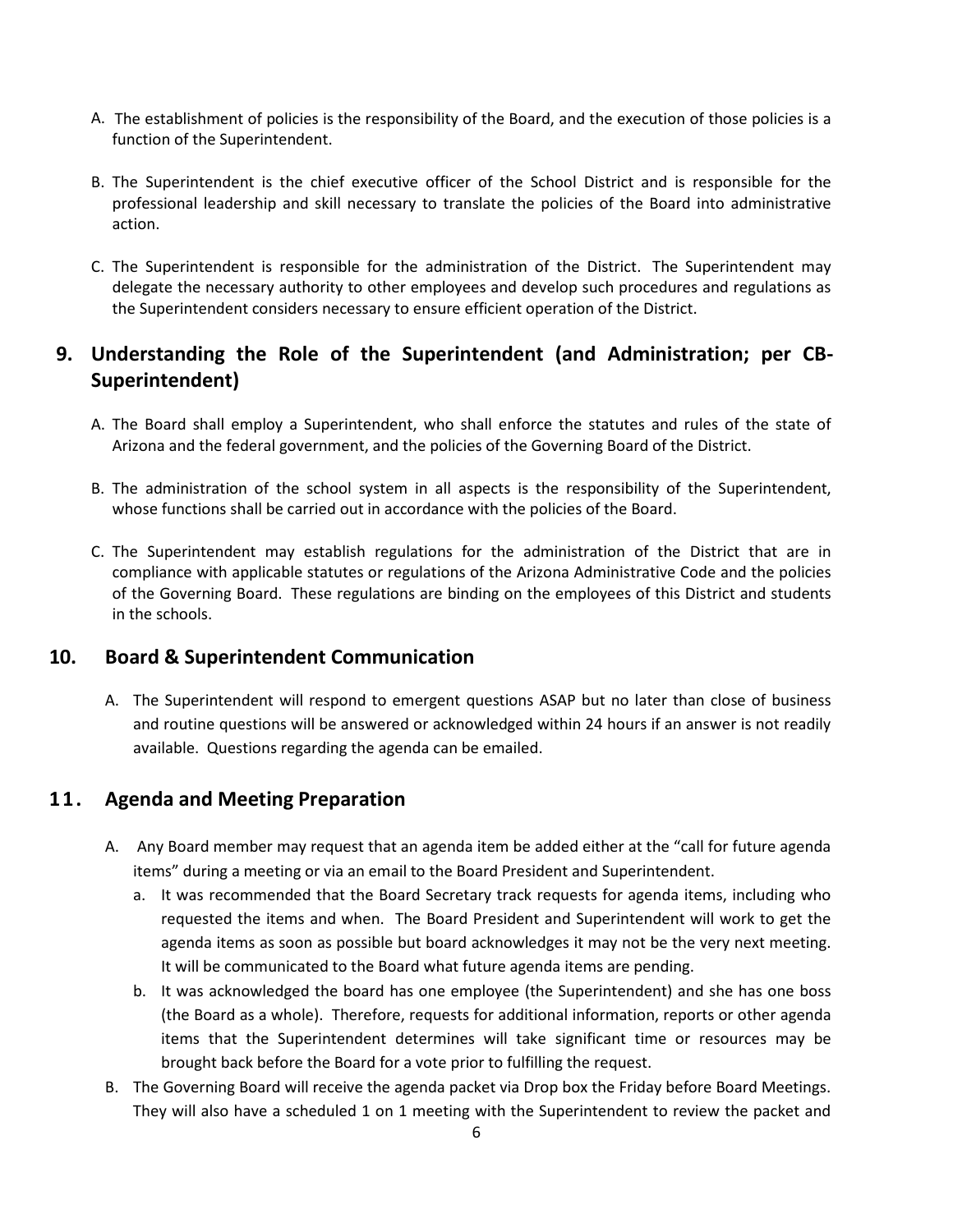ask questions.

a. The Superintendent will send an email to the Governing Board, after the 1 on 1 meetings, outlining any questions/answers. This will ensure that all Board Members receive the same information at the same time.

#### **12. Site Visits**

A. Board members recognize that, while they have no individual authority, their status as Board Members carries perceived authority amongst community, staff, and families. This can result in disruption or stress at the school level when a board member arrives unexpectedly or when a staff person is put in the position of telling the Board Member "no" if it is not a good time. Board Members acknowledge that they have no special access or privileges when visiting the schools and will comply with regular visitor policy.

a. Board members who wish to visit schools should contact the Superintendent at least 2 days in advance of their requested date. The Superintendent will work with the school to determine if a visit can be accommodated and work with the Board Member to schedule a visit.

- i. While on campus, Board Members agree to abide by the following guidelines and will report any concerns to the Superintendent rather than addressing it directly with staff.
	- Check in with the Principal upon arrival.
	- Follow campus guidelines for visitors (sign in, guest badge, escort, etc.)
	- Respect staff time and allow staff to perform their duties.
	- Not evaluate staff.
	- Not give direction to any staff or students.
	- Not accept gifts (other than nominal tokens) or favors from any district employee.
	- While visiting with teachers of their own children, Board Members will make it clear that they are acting as parents rather than Board Members.

## **13. Board and Community / Staff Communication**

- A. While the Board wants to be available to the community, staff, and families, they also want to be sure they are behaving ethically and equitably. When Board Members let community/staff/families go around the chain of command or attempt to resolve issues directly, they run the risk of violating policy and/or giving increased access to individuals that go to them directly instead of following the chain of command. Because the board is the last stop for grievance, Board Members should avoid getting involved in issues at the lower levels in case the matter comes before the Board in the future. This will help them avoid potential conflicts of interest or the perception of one which could put the Board Member or the District at risk for possible ethical and/or legal issues.
	- a. Board Members should find a way to thank and acknowledge concerns brought forth by